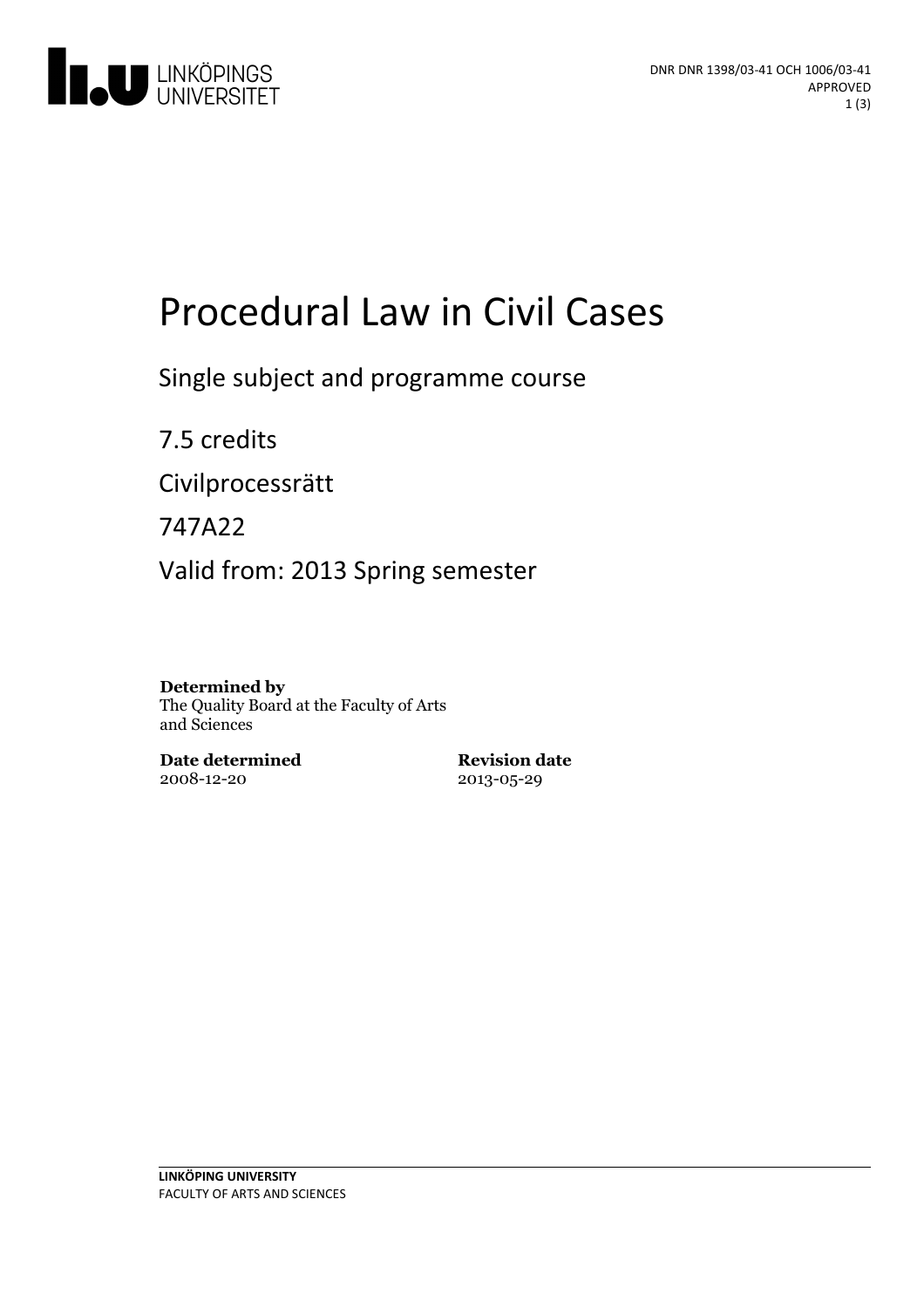Main field of study

Commercial Law

Course level

Second cycle

#### Advancement level

A1X

#### Course offered for

- Master´s Programme in Commercial and Business Law with focus on Europe
- Master Programme in Commercial and Business Law

#### Entry requirements

For admission to the course, required apart from general entry requirements is that the specific entry requirements concerning English, social studies and the Swedish language that apply for admission to the business law programmes are satisfied, and that the following courses/course parts (or the equivalent) are completed: Commercial and Business Law, Theories and Methods of Law, Public and EEC/EU Law, Contract, Tort and Insurance Law and additional courses/course parts comprising at least 37.5 HE credits in commercial and business law.

### Intended learning outcomes

On completion of the course, the student should be able to - demonstrate good knowledge of settlement of disputes, in both national and international business relations, in Swedish courts.

#### Course content

The course covers the civil procedure in Swedish courts. International conventions concerning jurisdiction and enforcement of judgements in the field of civil law are covered.

## Teaching and working methods

The teaching takes the form of lectures, exercises and study visits. The students should also study independently.